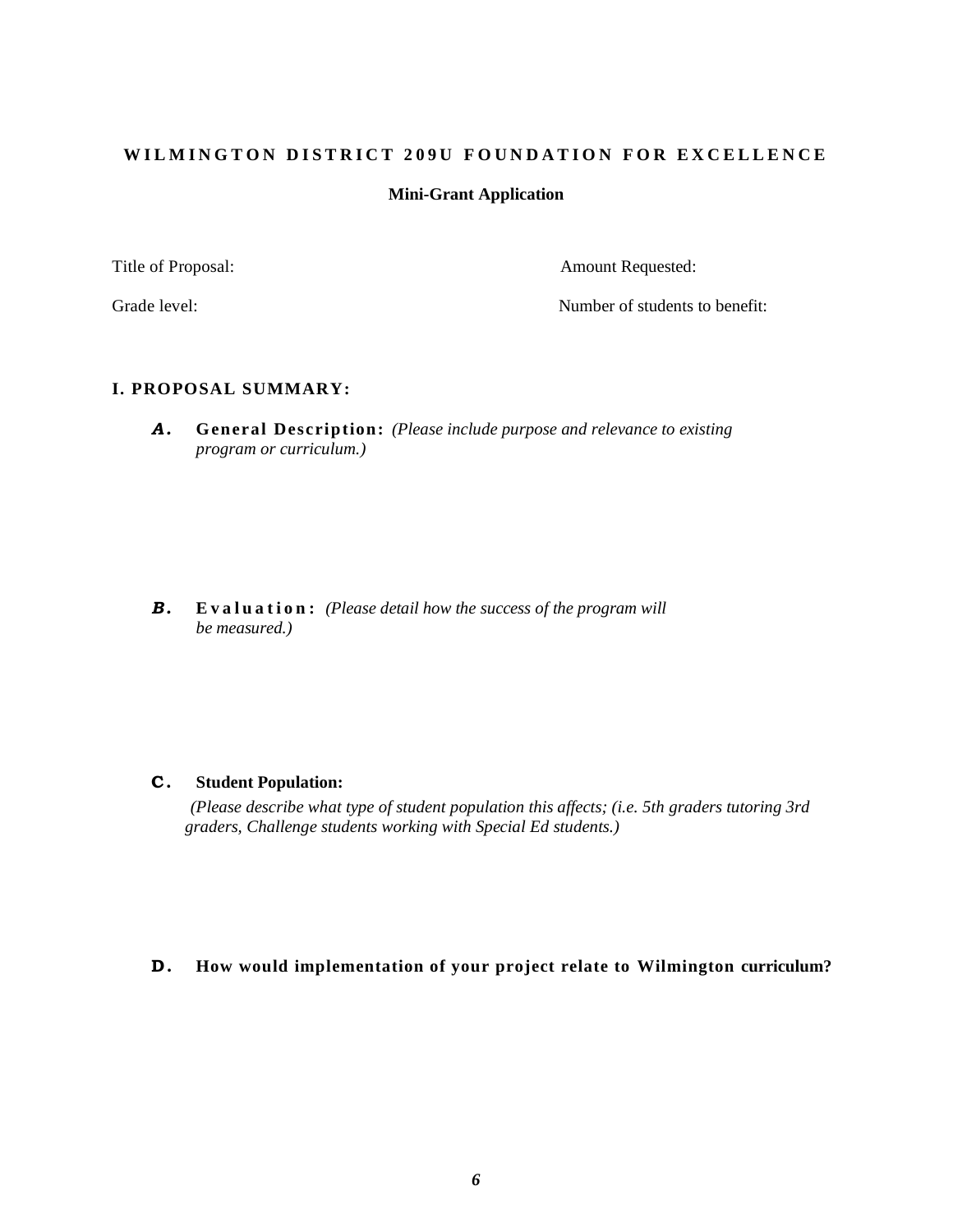## WILMINGTON DISTRICT 209U FOUNDATION FOR EXCELLENCE M I N I - G R A N T S

Wilmington School District 209U Attn:

All Teachers

Dear Wilmington Teaching Staff:

The Wilmington District 209U Foundation for Excellence is excited to be able to offer you an opportunity to improve the educational experiences of the children of District 209U schools. As the President of the Foundation, I want to encourage all of you to participate in our Mini-Grant program.

Enclosed you will find the Mini-Grant Application package including application forms. Please be sure to read the guidelines carefully. **Grant Applications should be submitted to the Principal's office by Mar 1st to allow enough time for any modifications.** The School Principals will review the application for compliance with District and State policies and regulations. Earlier submission is recommended. **The deadline for submission of Mini-Grant Application is March 15<sup>th</sup>.** An anonymous review committee will review and rank applications according to Foundation Board's established criteria. The committee's findings will be forwarded to the Foundation Board of Directors for their approval. Grant award winners will be notified in writing before the end of the school year.

**While the foundation normally sponsors its mini-grant program each spring, please keep us in mind if a similar type need would arise during other periods of the school year. Applications will be available in the Superintendent's office and may be approved on a case by case basis**.

We are looking forward to combining efforts. Please contact the Superintendent or me with any questions or concerns you may have regarding the grant process. We look forward to receiving your application.

Sincerely,

Jane Matlock President, Wilmington District 209U Foundation for Excellence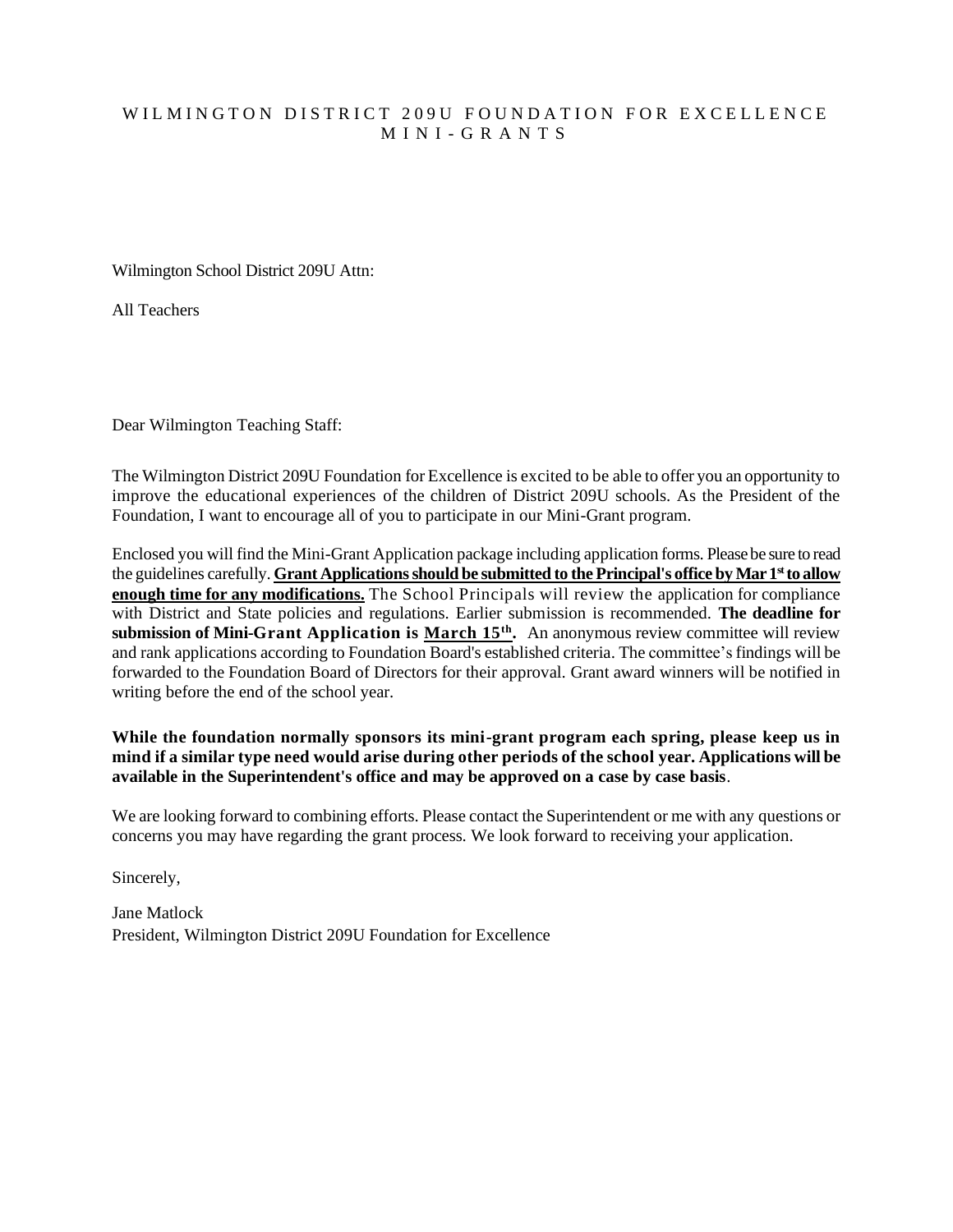### *INSTRUCTIONS FOR SUBMISSION OF GRANT PROPOSALS*

- **Grant applications must be submitted typewritten or computer printed.** *No handwritten applications will be accepted.* Application documents are provided to each school building principal
- **Grant proposal applications must be submitted to the building principals on or before March 1st .**

*The completed application must be submitted to the building principals on or before March 1st . The principal will then review each grant according to a standardized checklist. Any problem areas must be resolved by the principal and the grant writer before the grant is submitted to the Foundation. Grant applications will then be submitted by the building principal to the Foundation on or before March 15th .*

• **If necessary for clarification, up to three additional pages may be attached and submitted with the grant proposal application.**

*However, in most cases, the completed grant proposal application should be sufficient to thoroughly explain each proposal.*

• **Only the names of the** primary grant writers **(up to two names) should be used on the** grant proposal application *A phrase such as "representing all third grade teachers" may be used.*

• **To maintain anonymity, an ID number will be assigned to each grant.** *In writing the grant, all grant writers should use terms such as "our school, building principal, grant writer, etc." instead of proper names. The front page with all the identifying information* 

*on it will be removed before the application is reviewed.* • **All costs must be itemized.**

*If funding is coming from another source, it must be included and explained (i.e. a PTO or company donation)*

• **Evaluations on each grant must be submitted to the Foundation** by **December 1 of the next school year.**

*Grant writers who do not submit an evaluation will not be considered for further funding. If the grant program has not yet taken place or been completed, a status report explaining the facts should be submitted to the Foundation.*

• **Changes to the grant proposal must be approved** by **the Foundation.** *If it is necessary to make changes after a grant has been submitted and/or approved, the grant writer must submit a letter to the Foundation detailing the changes and the reasons for them. On a case-bycase basis, the Foundation Board will then make a determination on funding.*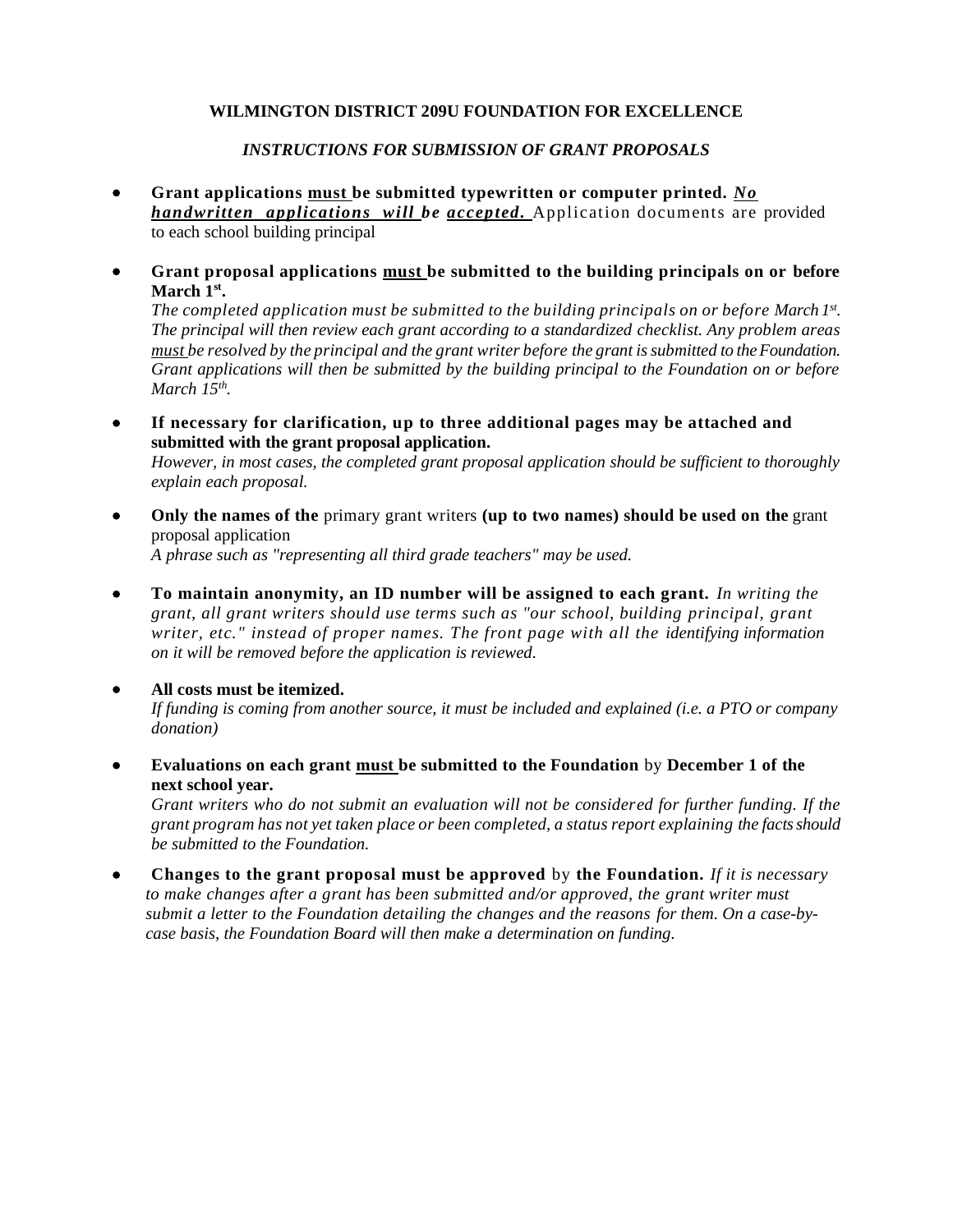### **Policies for Selection of Grants**

#### FUNDING CRITERIA

- A. Grant proposal applications that address educational issues of local, state or national concern are encouraged. Proposals should be innovative and impact student learning.
- **B.** All grant proposal applications aimed at any grade level or subject area in the Wilmington Community Unit District 209U schools will be considered for funding.
- C. Grant proposal applications for staff development training will be funded only when they directly relate to student-focused grants.
- **D.** Preference will be given to grant proposal applications that can be expanded in subsequent years to include more than one grade level or more than one school.
- E. Grant proposal applications requesting funds for field trips or the purchase of equipment will be considered only when they are one component of a well-planned total proposal, integrated with curriculum materials and activities.
- F. Grant proposal applications can be used to compensate experts who come to work with students, but not to compensate school teachers or staff.
- G. Foundation funds will not be appropriated for salary increases for existing staff, the purchase of textbooks for regular curricula, or the purchase of standard supplies.
- H. Funds will generally be granted for one year at a time. If finding for a subsequent year is desired, the applicant will be expected to submit a full proposal for consideration in the next year's selection period. Each proposal will be judged on its own merit and no preference will be given to renewal or extensions of previous grants.
- I. Planning existing grant activities should not interfere with a teacher's normal duties.
- J. Some examples of initiatives that the Foundation might support are the following:
	- 1. State-of-the-art laboratories—to include science, writing, vocational and technical subjects
	- 2. Math, sciences and humanities resource centers.
	- 3. Artist-in-residence programs—to include authors, performers, artists, craftsmen—or science-in-residence programs
	- 4. Academics for student enrichment—to include after-school and summer programs in science, math, writing, art and vocational areas.
	- 5. Enhanced computer applications for all subject areas, including networking capabilities.
	- 6. Development of pilot programs or new instructional technologies.
	- 7. Foreign language instruction.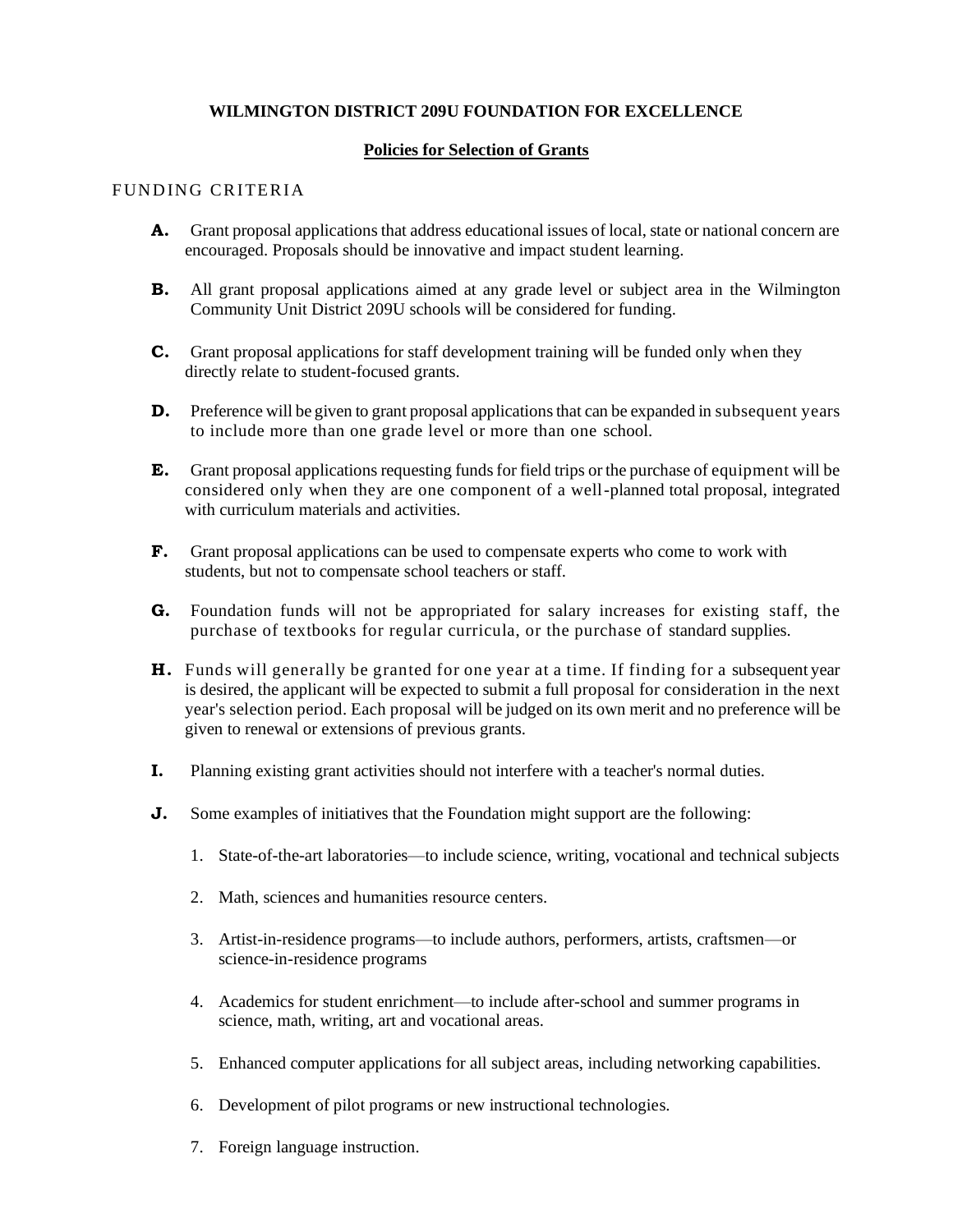- 8. Equipment purchases necessary to carry out projects
- 9. Seed money or matching funds for grant proposals to large foundations.

 This list is not intended to limit the types of grant proposals submitted. To the contrary, the Foundation welcomes any ideas that have the potential to improve learning opportunities for children in the Wilmington Schools.

PROCEDURE FOR SUBMISSION OF GRANT PROPOSAL APPLICATION

- A. Grant proposal applications may be initiated by any faculty member.
- B. Grant proposal applications **must** be typed and submitted on the Foundation's Grant Proposal Application. The grant form will be available in each school building office.
- C. The building principal's acknowledgment is required on the Supplement to Grant Proposal Application Form. Grant proposal applications **must** be given to the building principal by March  $1^\mathrm{st}$  .
- **D.** Grant proposal applications **must** be postmarked or received on or before March 15<sup>th</sup>. They should be sent to:

Wilmington District 209U Foundation for Excellence

209U Wildcat Court

Wilmington, IL 60481

E. Incomplete grant proposal applications or applications received after the deadline will not be considered.

#### SELECTION CRITERIA

The Grant Review Committee will use the following criteria to guide deliberations regarding all grant proposal applications.

Proposals should:

- A. Ultimately benefit as many students as possible;
- **B.** Benefit a diverse student group;
- C. Meet a well-identified need that cannot be met by existing programs;
- **D.** Bring positive, continuing benefits after the program expense; and
- E. Conform to state and federal rules and regulations and be in accordance with Wilmington School District 209U Board of Education policy and negotiated agreements.

Decisions will be made by the end of each school year.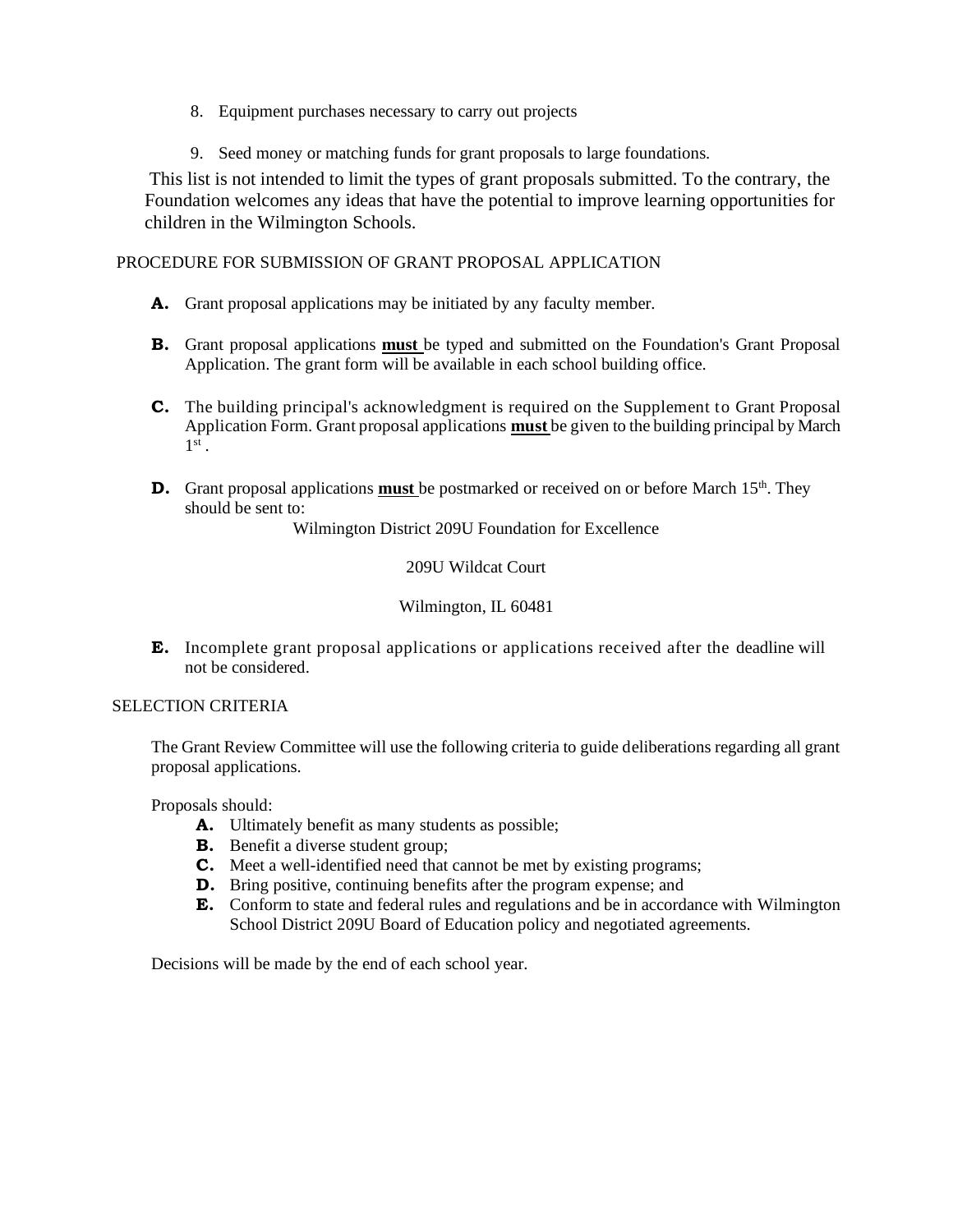#### **Supplement to Grant Application**

Grant Applicants and Principals: This checklist is to assist you in , preparing and reviewing your proposal before submitting it to the Wilmington District 209U Foundation. To be eligible for funding, all proposals must meet the requirements of the Foundation and support the educational objectives of the Wilmington School District. **Circle "Y" for YES or "N" for NO. If your response is YES, please provide a brief explanation on the reverse side of this page.** A "Yes" answer to any of the following questions must be resolved before the application is forwarded to the Foundation.

#### **Curriculum** & **Instruction**

N Would the approval of this proposal conflict with the curriculum or initiative being used at other grade levels or in other courses?

Y N Will the implementation of the activities in this proposal impeded the ability of the teacher to deliver the required District curriculum?

#### **Operational Requirements**

- Y N Are there any ongoing operational costs associated with the proposal? (Example: Phone lines with monthly charges, additional utility usage, recurring postage charges, royalty fees, supplies, etc.)
- Y N Would the approval of this proposal bind the District to any future expenditure of funds?
- Y N Will this proposal require any modifications to an existing building or structure?
- Y N Will any building codes be affected by the request? (Of particular concern would be the State of Illinois Life /Safety codes and health regulations.)
- Y N Will this proposal create added liability and/or impact on insurance coverages of the District?
- Y N Will this proposal require transportation of students incurring costs not addressed in the proposal?

#### **Statutory** & **Contractual**

- Y N Would the approval of this proposal be in conflict with any existing provisions of the District's collective bargaining agreement?
- Y N Does the proposal conflict with any statutory requirements under the School Code of Illinois or will-any provision of Board of Education Policy?

#### **Technology: Instructional & Administrative**

Y N Is any part of this proposal inconsistent with the District's Instructional & Administrative Technology Plans? (Compatible hardware, software, licensing agreement, infrastructures, etc.)

This application has been reviewed and found to be in technical compliance in the areas listed above.

Applicant: Date: Principal:----------------------------Date:\_ \_ Grant Application Name:

**For Foundation Use Only Grant ID#:**